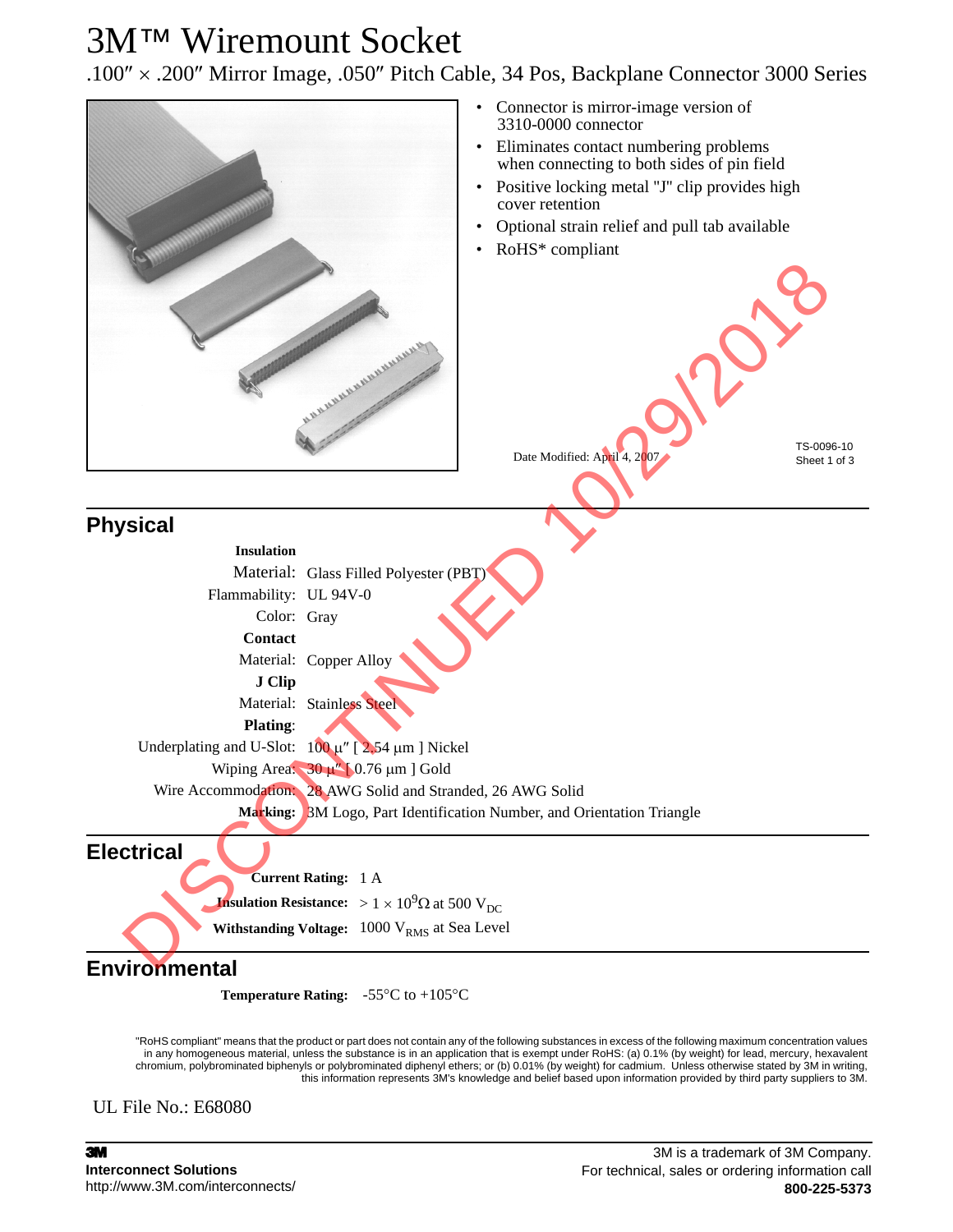# 3M™ Wiremount Socket

.100″ × .200″ Mirror Image, .050″ Pitch Cable, 34 Pos, Backplane Connector 3000 Series

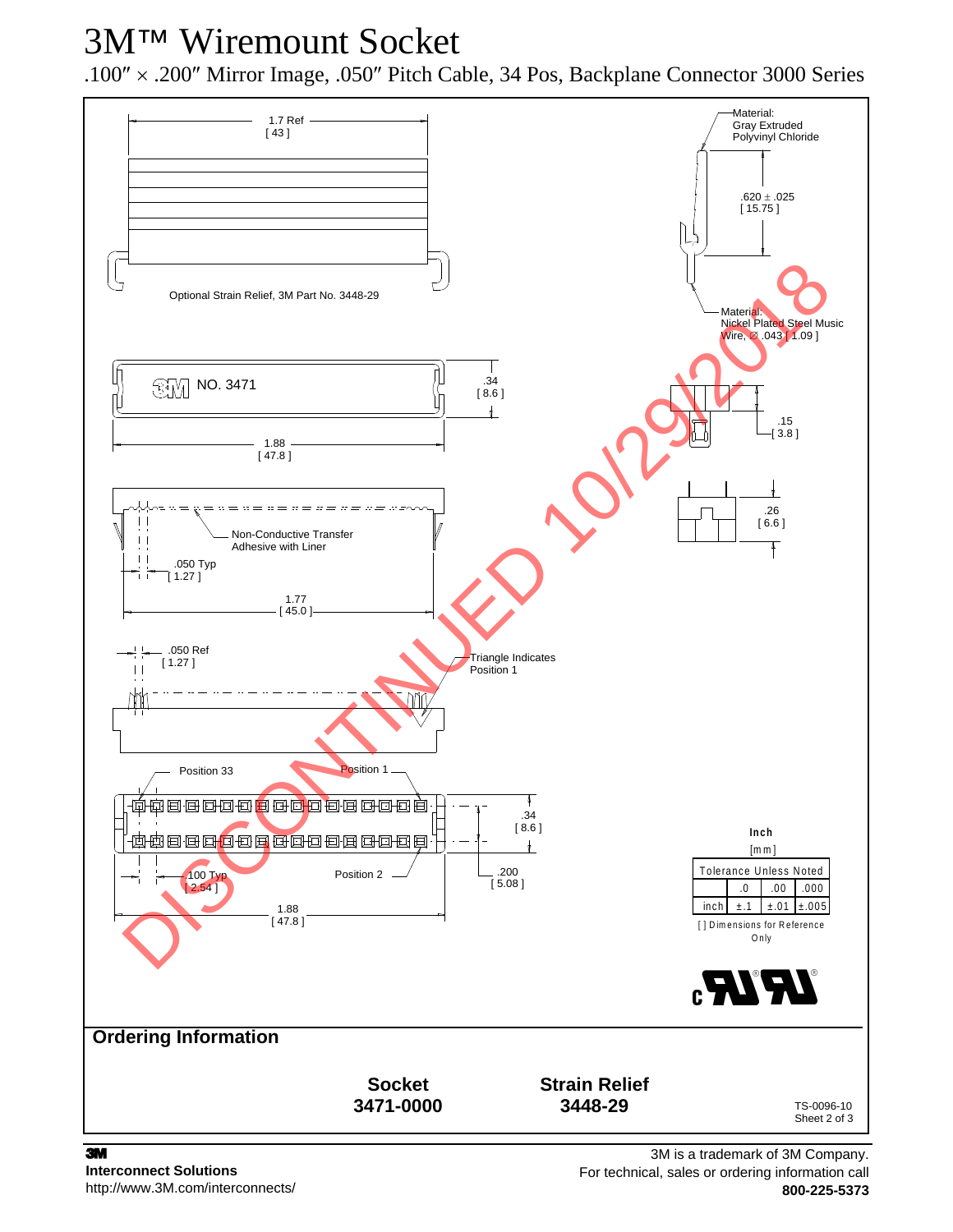# 3M™ Wiremount Socket

.100″ × .200″ Mirror Image, Post Pattern, Backplane Connector 3000 Series